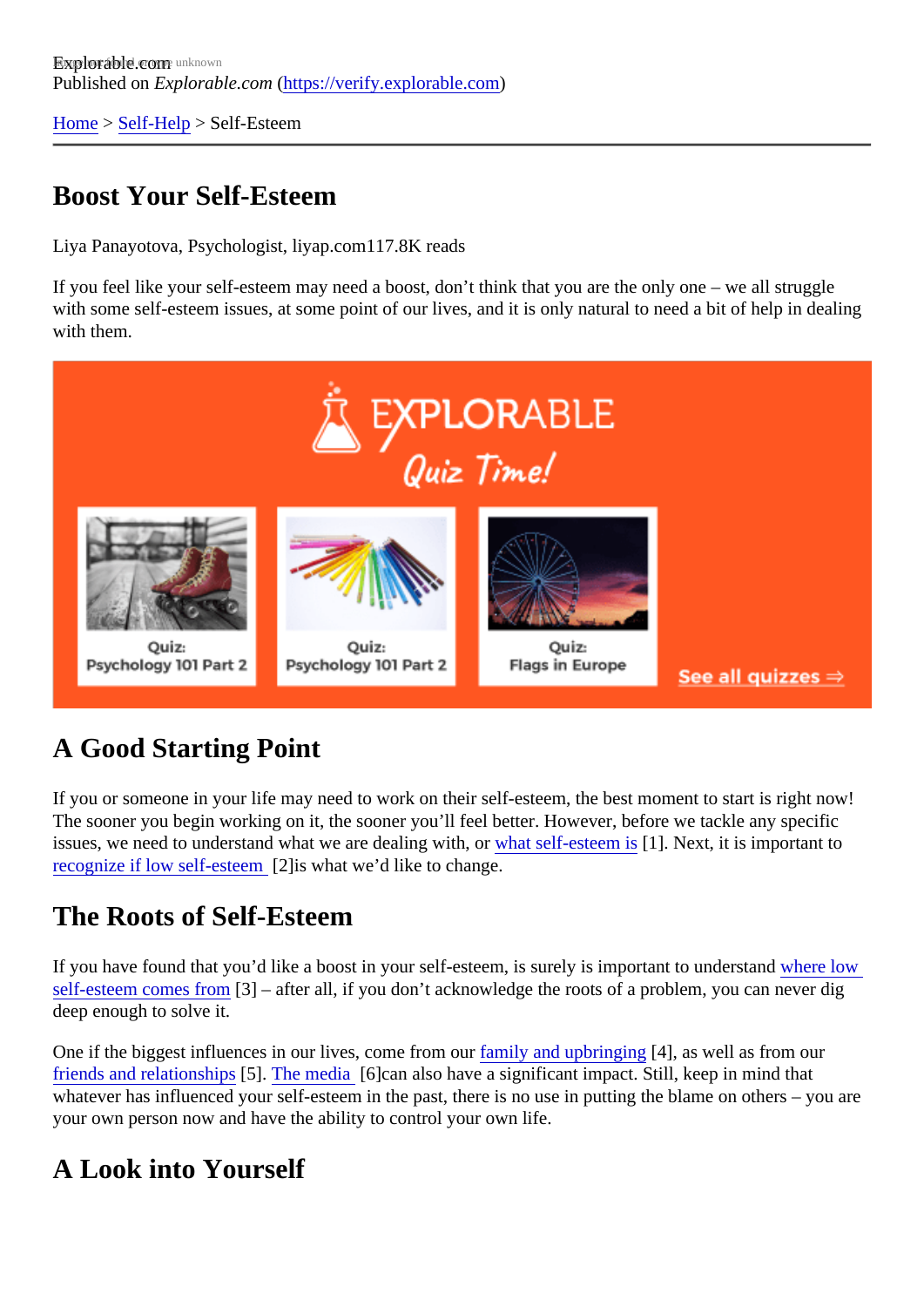When trying to understand ourselves and our self-esteem better, it is usele to the look [7] into our personalities and our favorite activities. We all have things we are good at and things we still need to work on, but it is always more effective **to** ncentrate on the strengths, rather than dwell on the weak

In doing that, preparing elevator pitch [9] can be very useful, as it would help you focus on the positive aspects of your personality. This experience can also hel**l groumore about yourself [10]**, the way you think and behave, so that you can adopt a personalized approach, for changing your self-esteem. While de that, you will probably discover that you sometimes has entired thoughts 11, which do not work to your favor.

Don't worry though, changing your negative thoughts, and **sthe defeating behaviors** 2], is easier than you might have ever thought. You just need dedication! One of the ways to dose, positive self-talk[13] , which is a wonderful tool for dopting a growth mindset 4].

### Specific Techniques

Now that you have gained a better understanding of what self-esteem is, and have reflected on your personal circumstances, it is time to take a look into the chniques 5], directly geared toward improving your self-esteem.

As clichéd as it may sound, one of the most effective ores is ve thinking 16]. It is not just a worn-out phrase – it is an incredible lifestyle change, which can turn everything around. Doing this would allow you to [set specific goals and follow throug](https://explorable.com/goal-setting?gid=21367)h 7] with them.

Setting goals may be scary sometimes, especially if you don't believe in yourself enough, which is why [visualizing succes](https://explorable.com/visualizing-success?gid=21367) \$18] is a powerful technique to help you achieve progress. What is more, the path to a healthy self-esteem is paved wab knowledging your own rights [9] – you might have been treated poorly in the past, but you have the right to seek a happier life.

Remember, however, that change, especially one that impacts your entire life, doesn't have overnight. So, is important t[o focus on progress, rather than expect perfe](https://explorable.com/why-progress-not-perfection?gid=21367)ction Last but not least, remember that [meditation can be a powerf](https://explorable.com/meditation-and-self-esteem?gid=21367)( $\Omega$ 1|tool, on your quest to a healthier self-esteem.

# Having Healthy Boundaries

Whether you are reading this because of your own self-esteem, or because you would like to help someor you love, consid[er the relationship between boundaries and self-es](https://explorable.com/boundaries-and-assertiveness?gid=21367)t<sup>22</sup><sub>1</sub> it can make a huge difference. [Forming stable, yet healthy bounda](https://explorable.com/forming-boundaries?gid=21367)ri<sup>23</sup>, can be difficult, especially if you are not used to it, but we will guide you through the process.

The first step is t[o establish ground rule](https://explorable.com/ground-rules?gid=21367) 24], and stick to them. Then, make sure you come up with [specific consequenc](https://explorable.com/establishing-consequences-for-boundaries?gid=21367)e 25], for those occasions when someone doesn't respect your boundaries and refuses to listen to reason. Last but not least, it is vital to learn to be assertive 6], without being rude or disrespectful.

### Looking After Yourself

Often, people who struggle with low self-esteem, tend not to treat themselves very well. This could manife in the way you think, act, engage with others, etc. One of the most important things to consider, when talking about self-care, is ating well[27]. Of course, the positive results of a healthy diet need to be